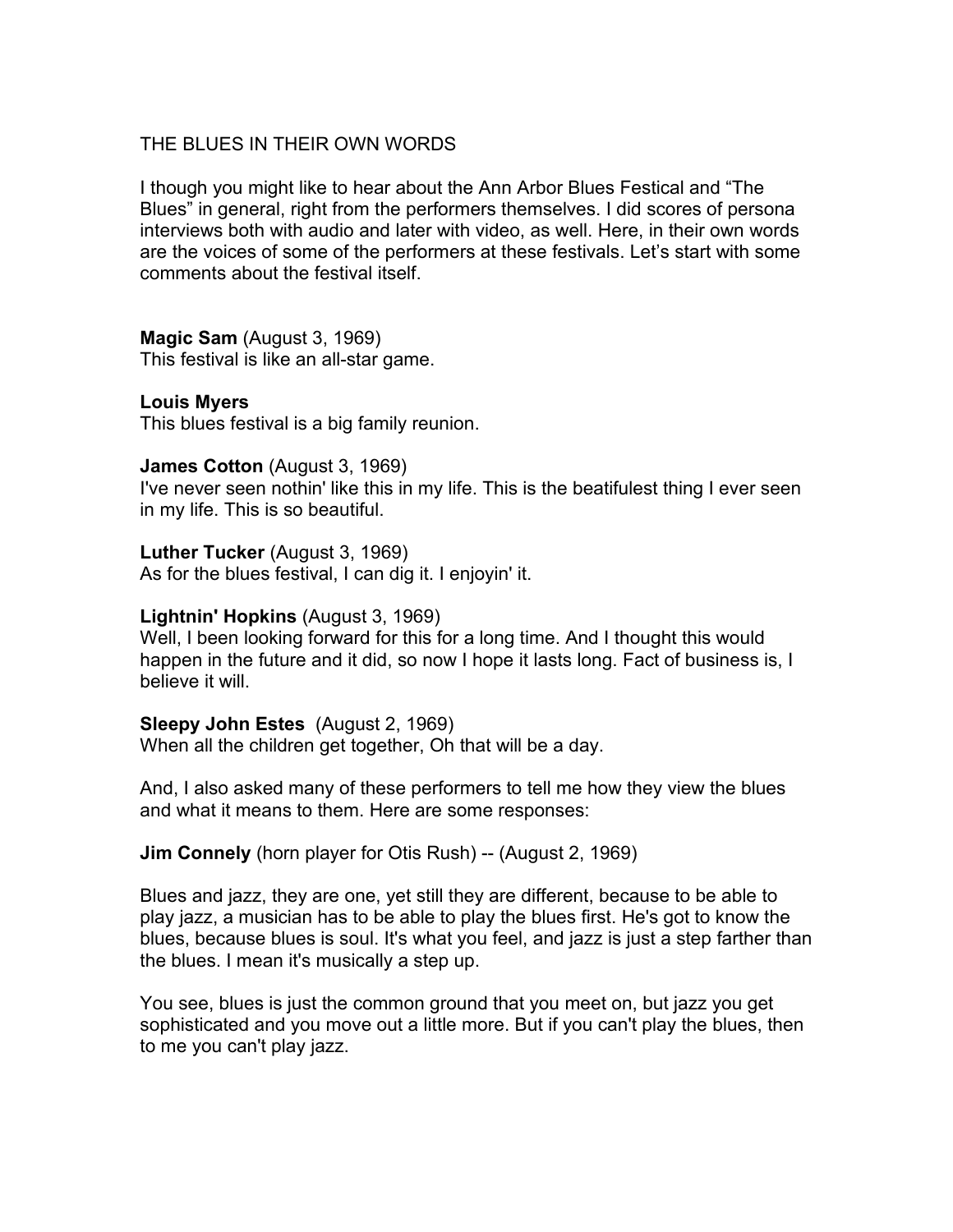You play the blues and then you go a little farther and you go into jazz. Blues is a simple thing that anybody can understand. Jazz, you have to keep hearin' it, over and over again to really adjust to it, where anybody can understand the blues.

Whereas blues is a story, a story usually of one's life or somebody's life. And jazz is what a man…it's his life, but it's also what he lives in a dream world. And its also what he would like to do outside of his life. And he goes into this world of his own, but they are (blues and jazz) are still close together that its hard to separate the two, like love and hate. You can't have one without the other.

You don't learn how to play the blues. Blues is something that comes natural. You don't go around studying the blues. It's something that comes as natural as a baby sucks his mam'a breast.

Blues is something that's gonna' come natural, anyhow, and the next step you go, you learn to play with rock and roll, and the next thing you know, you are trying to modernize it a little bit. You're tired of that old down feelin' of the blues, and the next thing you know, your gonna' be tryin' to play some jazz.

Blues is me. Blues is the black man. Blues is what we had. Then you move up a step farther, not what we have, but what we want that that's jazz -- this other world we would like to have, when we can set here and imagine what we want. Blues is the

most common thing that you have. It's a thing which will bring all people together, the common ground.

### **Roosevelt Sykes:** (August 1, 1969)

Blues is a part of a man. It's the way he feels. Lot's of people have the wrong understandin'. They think a blues player have to be worried. Thinks the blues player have to been whipped or something, or worried, or troubled or something to sing the blues.

That's wrong. There's doctors. He has medicine. He ain't sick, but he makes stuff for the sick people. So blues players. He ain't worried and bothered, but he's got something for the worried people. With a doctor, your can see his medicine. He can see his patient. Blues, you can't see the music; he can't see the patient, because it's the soul. So I work on the soul and the doctor works on the body. So something for your soul. Do something for your body. All is mixed in one. Two makes one.

I been goin' to Europe since 1960-1961. People all appreciated the blues everynight I played… eight, ten thousand people a night, in Europe, even in the small towns.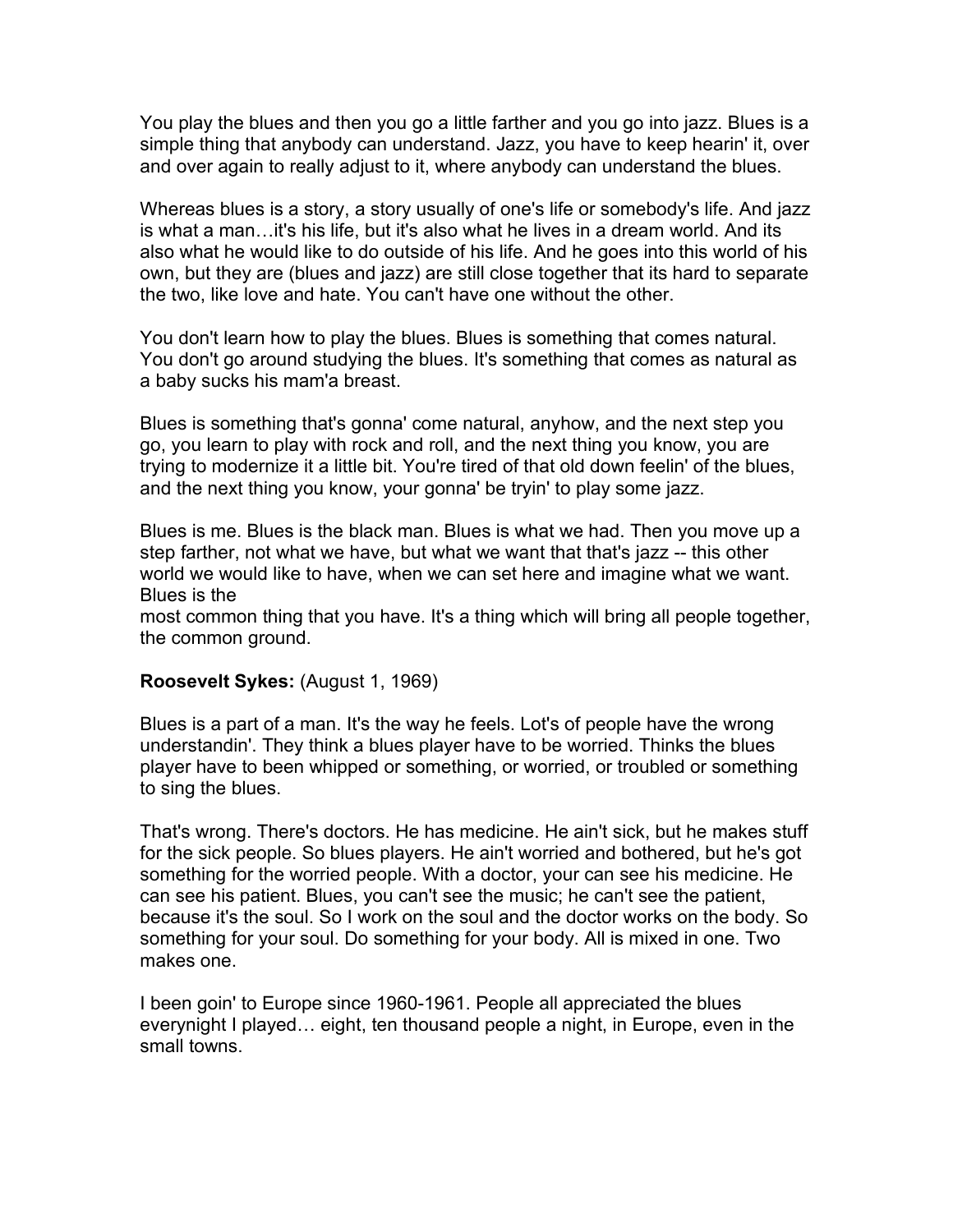There, nobody could ever become graduated on it, that they can't learn no more music. You just get to think you're finished up and there is something brand new started that you didn't get. So, on and on. It's gonna' be that way.

The blues is a talent. You can't learn that. there's nobody teaches that. No schools for it. Nobody can teach it to you. God gives every man a talent. It don't come in schools. It's something you born with. It's a feelin'. Can't nobody give you that feelin'. You have to have it. You can't buy it and you can't give it away if you got it.

Blues is a part of a man. It's the way he feels. Lots of people have the wrong understandin'. They think that a blues player have to be worried.

**Freddy King** (August 3, 1969)

Jazz gets a little too way out. I can't understand it if it gets too way out. You understand what I mean by too way out? Away from the beaten track, the common ground or bond of all men. Away from the heart. Blues is the heart.

**Fred Below** (August 3, 1969)

Altogether different beat, difference in chord structure. Modern Jazz is a measured thing. Blues is not measured. There's as much different between blues and jazz as between night and day.

**Louis Myers** (August 3, 1969)

Blues is a whole lot different than jazz. I think blues is more so the soul bag than jazz. Jazz is modified from the blues. This [the blues festival] is a big family reunion.

**James Madison** (August 3, 1969)

Blues is like something that's happened to you. You feel it. You have the blues each and every day. jazz is more or less something you learn. You wake up and are worried about something, try to put it in music, it's blues.

**Jack Myers** (August 1, 1969)

Improvisation: I think jazz is limited, man. You got certain changes you gotta' make, while if you play the 12-bar blues, a cat can just express his self. Blues is something that is happening every day, that you can understand.

**James Cotton** (August 3, 1969)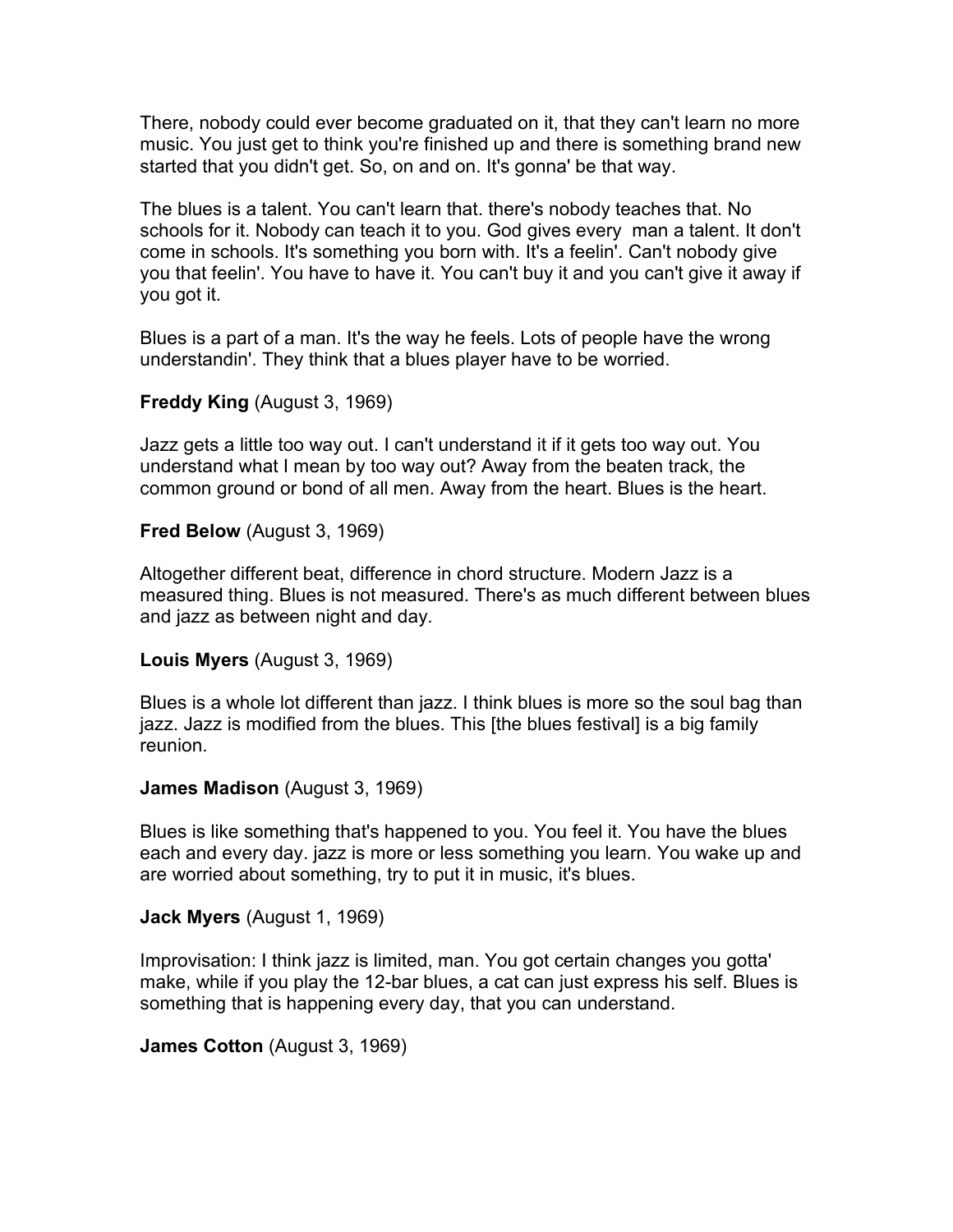(Blues festival) I've never seen nothin' like this in my life. This is the beatifulest thing I ever seen in my life. This is so beautiful.

### **Luther Tucker** (August 3, 1969)

Everyday brings a little change. As for the blues festival, I can dig it. I enjoyin' it.

### **Charlie Musslewhite** (August 3, 1969)

Blues is a thing by itself. You can express it through music. You can express it by talkin' or paintin' or just walking' down the street, you know. Blues is a thing, separate. Music is a medium for it. Music just happens to be a very comfortable way to express the blues. Jazz is just like takin' a tune, it's just messin with it. You take music and mess with it. takin' a chord and instead of playin' it real conventional, playin' it real crazy. Blues is a thing.

### **Jimmy Dawkins** (August 1, 1969)

I feel like the blues is the truth, because when a guy sings the blues, he sings what happened. Jazz, you can adlib. You can do the little things you wanta' do to please the public. When you're doin' blues, that's the truth, that's the whole story of blues, tellin' the truth. If something happened to you that sets you back, that's the blues.

Blues is standard. Maybe the jazzman makes a little money, so he don't want to be in the bag anymore. So he try to move away from it, but he never leaves blues. He just try to play something else.

When a musician has not paid his dues, he sounds like somebody else. He does not sound like himself.

The blues festival gives breathing space for smaller bands to expand and achieve self-confidence and standing.

When you got the blues, you're always searchin' for happiness, and when I'm up there on the stage, I'm always searchin for something deeper and deeper all the time.

### **Fred McDowell (August 1, 1969)**

You play with understanding. That's the way I play.

### **Lightnin' Hopkins** (August 3, 1969)

Now I just have to tell ya'. I never knowed anything about no jazz, because jazz never affected my life. In my life, the blues always dwell with me. Now, here's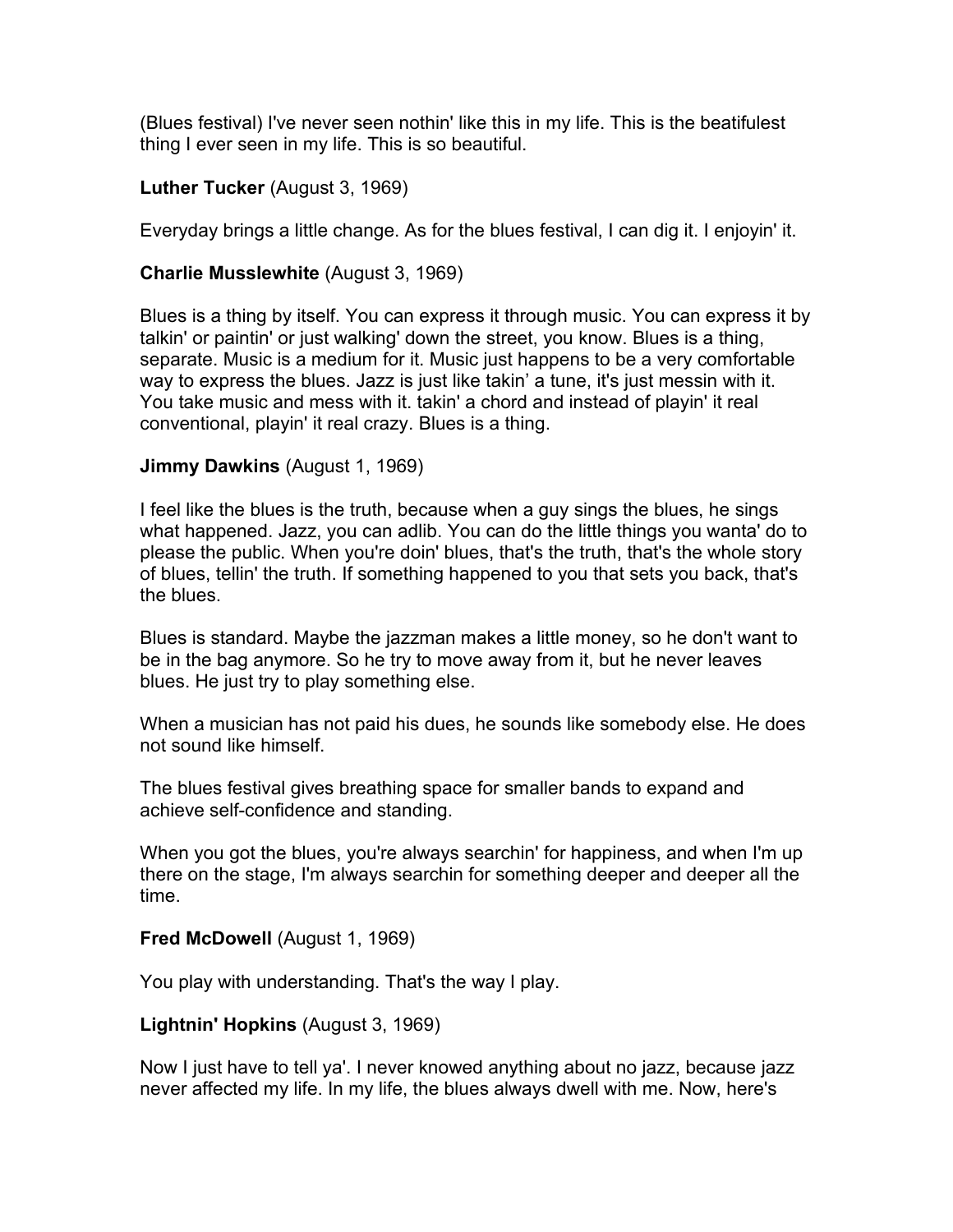what the blues is: that is a good man feelin' bad. You ever heard of that? Now, I'm gonna' show you and it is true. Now you can walk right here and have one dollar in your pocket. You going to the store. You loose that dollar, before you get there. then you walk on by and you turn around. Lord, what happened to me? And now what you got? You got nothin' but the blues.

[festival] Well, I been looking forward for this for a long time. And I thought this would happen in the future and it did, so now I hope it lasts long. Fact of business is, I believe it will.

**Bob Koester** (August 2, 1969) [Delmark Records]

What is Jazz? The element of improvisation has to be present, blues chord structure has to be present.

Blues is a vocal music and jazz is an instrumental music, and if you have an artist who is a great guitar player, and he does not sing well, he's eventually gonna' wind up in the jazz field, or somewhere else.

Jazz is the ability to get away from that chord structure and the 12-bar language. It's a matter of material. But also, I think it is the emphasis on the instrumental aspects of the music, rather than the vocal. Blues is not only vocal, it's verbal, where words mean a great deal.

## **Big Mama Thornton** (August 3, 1969) [Hound Dog]

Jazz? I don't understand it in the first place. It don't have no endin. Here he is up there blowin' and maybe he blow till he get tired, then he just stop. What about rock and roll? Some folks say: It's nothin' but a hopped-up, fast-up blues. That's all it is.

I like to let my audience be close to me, you know what I man? And I want them to feel that they are close to me, anyway, because I wants to be close to them, because I want to express myself to let them know what I do and how I do it. And if they can do it, good luck to 'em, is all I can say.

## **Muddy Waters** (August 2, 1969)

Blues. I lived them. I lived them musically and I lived them lifewise. Blues is the mother of jazz and all those things. A blues performer stays in blues, when he loves them like I do. To me, I'd rather remain with the blues and not try to move into the jazz field. I didn't even have it on my mind to try a change, to do something else.

**Arthur "Big Boy" Crudup** (August 3, 1969) {Wrote Elvis's first song]